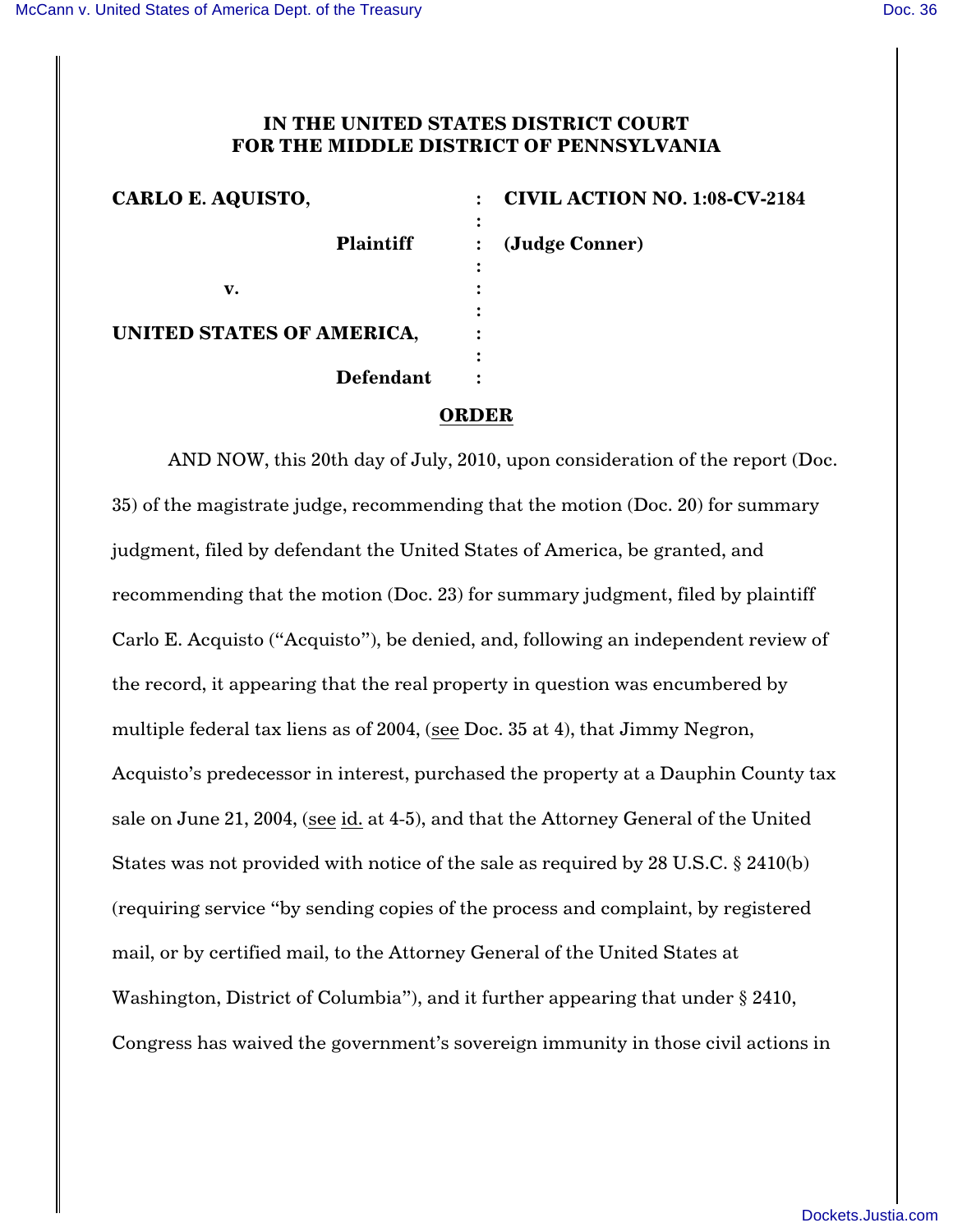which the government has or claims a mortgage or lien on real property, see § 2410(a), but that this waiver does not apply unless a party strictly complies with the notice provision of the statute, see Lewis v. Hunt, 492 F.3d 565, 571 (5th Cir. 2007) (citing authority and holding that "a noncomplying complaint under 28 U.S.C. § 2410 does not invoke the statutory waiver of sovereign immunity granting consent to suit, and, consequently, cannot state a claim upon which relief could be granted"); see also Wiltshire v. Gov't of the V.I., 893 F.2d 629, 633-34 (3d Cir. 1990) (explaining that when a statute places limitations and conditions upon which the government consents to suit, those conditions must be "strictly observed and exceptions thereto are not permitted" (quoting Soriano v. United States, 352 U.S. 270, 276 (1957))), and concluding that the notice provision of § 2410 was not complied with in the above-captioned matter, (see Doc. 35 at 8-9), and noting that neither party has objected to the findings of the magistrate judge's report and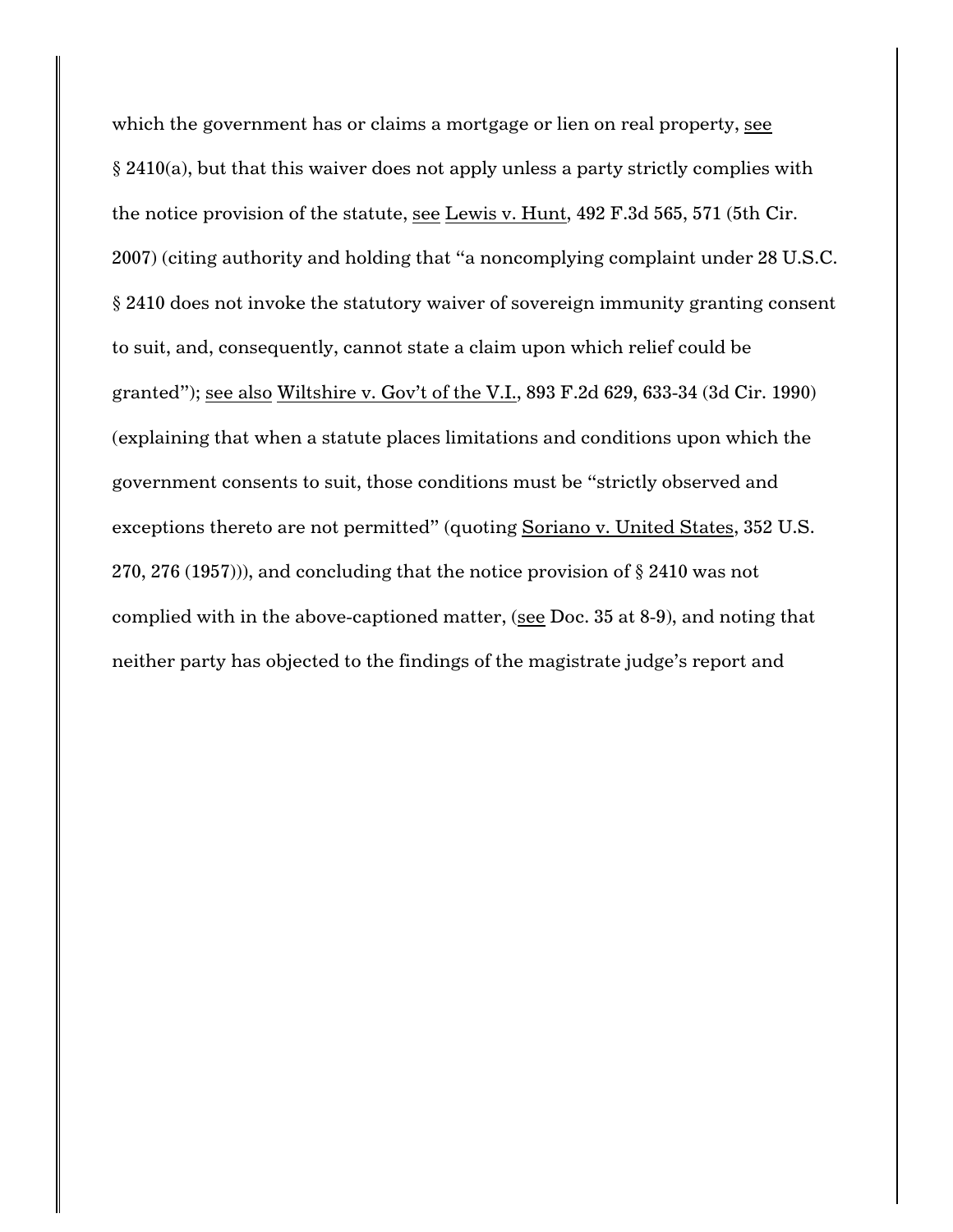recommendation, and that there is no clear error on the face of the record, $\frac{1}{1}$  see Nara v. Frank, 488 F.3d 187, 194 (3d Cir. 2007) (explaining that "failing to timely object to [a report and recommendation] in a civil proceeding may result in forfeiture of *de novo* review at the district court level"), it is hereby ORDERED that:

- 1. The report and recommendation (Doc. 35) of the magistrate judge is ADOPTED.
- 2. The motion (Doc. 20) for summary judgment filed by defendant the United States of America is GRANTED.
- 3. The motion (Doc. 23) for summary judgment filed by plaintiff Carlo E. Acquisto is DENIED.
- 4. The Clerk of Court is directed to enter JUDGMENT in favor of defendant and against plaintiff on all claims.

<sup>&</sup>lt;sup>1</sup> When parties fail to file timely objections to a magistrate judge's report and recommendation, the Federal Magistrates Act does not require a district court to review the report before accepting it. Thomas v. An, 474 U.S. 140, 149 (1985). As a matter of good practice, however, the Third Circuit expects courts to "afford some level of review to dispositive legal issues raised by the report." Henderson v. Carlson, 812 F.2d 874, 878 (3d Cir. 1987). The advisory committee notes to Rule 72(b) of the Federal Rules of Civil Procedure indicate that "[w]hen no timely objection is filed, the court need only satisfy itself that there is no clear error on the face of the record in order to accept the recommendation." FED. R. CIV. P. 72(b), advisory committee notes; see also Henderson, 812 F.2d at 878-79 (stating that "the failure of a party to object to a magistrate's legal conclusions may result in the loss of the right to *de novo* review in the district court"); Tice v. Wilson, 425 F. Supp. 2d 676, 680 (W.D. Pa. 2006) (holding that the court's review is conducted under the "plain error" standard); Cruz v. Chater, 990 F. Supp. 375-78 (M.D. Pa. 1998) (holding that the court's review is limited to ascertaining whether there is "clear error on the face of the record"); Oldrati v. Apfel, 33 F. Supp. 2d 397, 399 (E.D. Pa. 1998) (holding that the court will review the report and recommendation for "clear error"). The court has reviewed the remaining findings in the magistrate judge's report and recommendation in accordance with this Third Circuit directive.